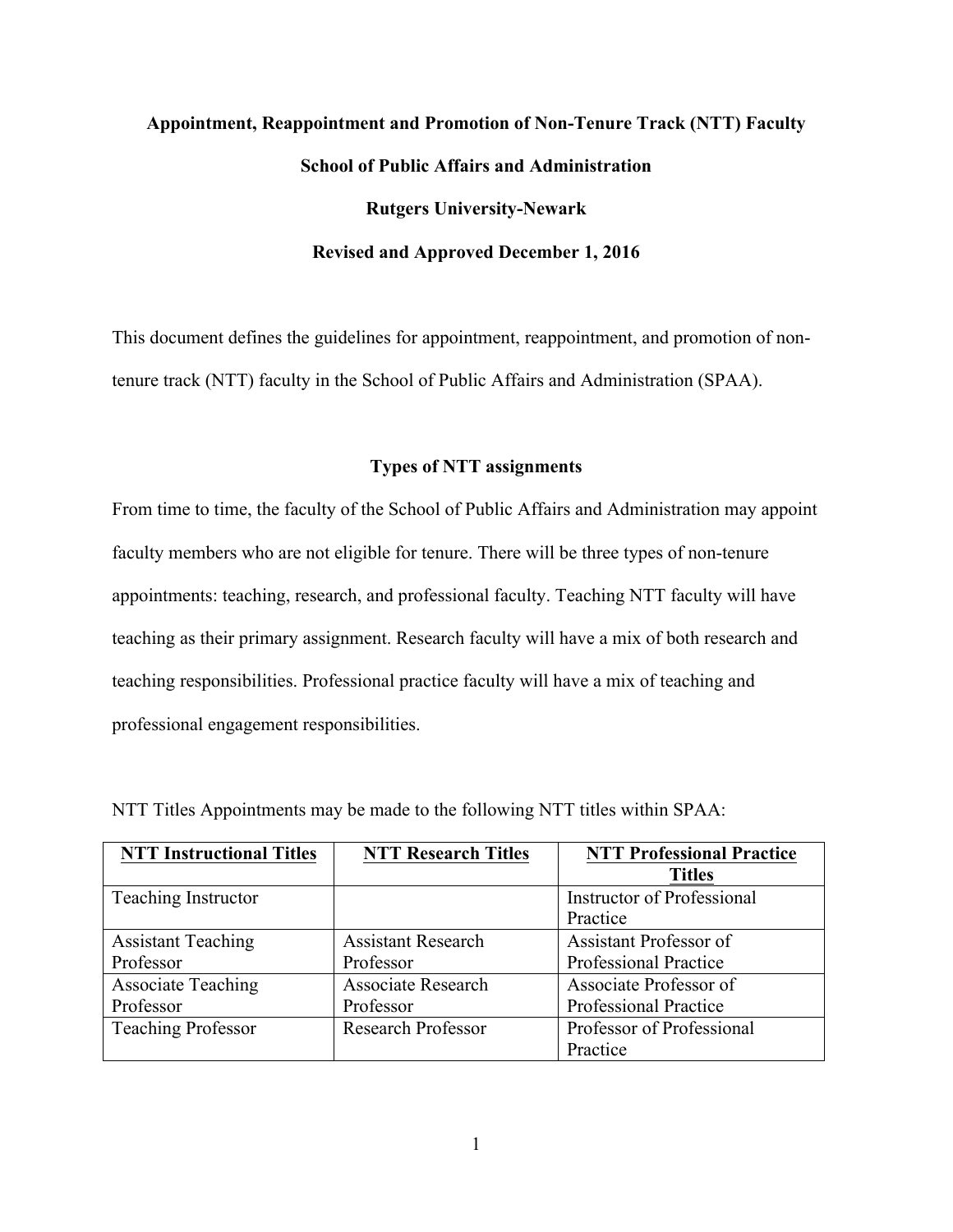#### **Procedures for Appointment of NTT Faculty**

The procedures for appointing NTT faculty will follow those of regular, TT faculty:

- The dean will notify the faculty of the availability of a position in either the teaching or research professor series.
- The faculty will announce the opening and conduct an open search.
- The faculty will conduct interviews of candidates for the position.
- The faculty will make a hiring recommendation to the dean.
- The dean will make an offer and complete the paperwork for hiring NTT professors.

#### **Procedures for Reappointment/Promotion**

SPAA will follow the procedures for reappointment and promotion of non-tenure track faculty that are consistent with University policy.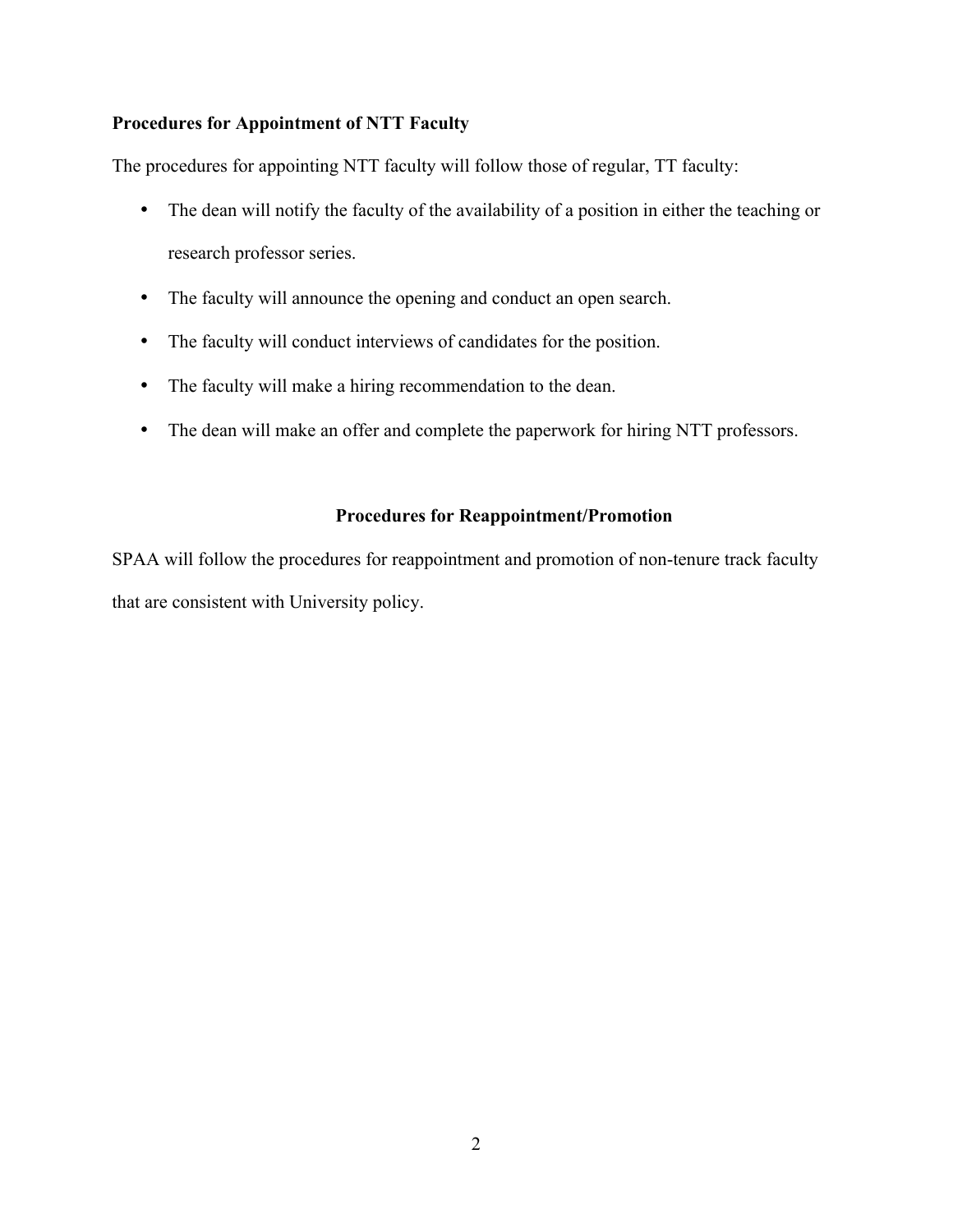# **Criteria for Appointment/Reappointment/Promotion**

- A. Research Non-Tenure-Track Faculty
- *1. Research Assistant Professor*

Criteria for appointment at the rank of Research Assistant Professor:

- -holds an advanced degree, such as Ph.D., and evidence of research achievement
- record of teaching
- record of productivity at conferences
- record of productivity in publishing
- record of service

A national search is not required for this position.

Criteria for reappointment at the rank of Research Assistant Professor, in accordance with contractual responsibilities:

- publishing in journals, reports or other relevant outlets
- attends professional conferences as appropriate
- evidence of excellence in teaching
- record of service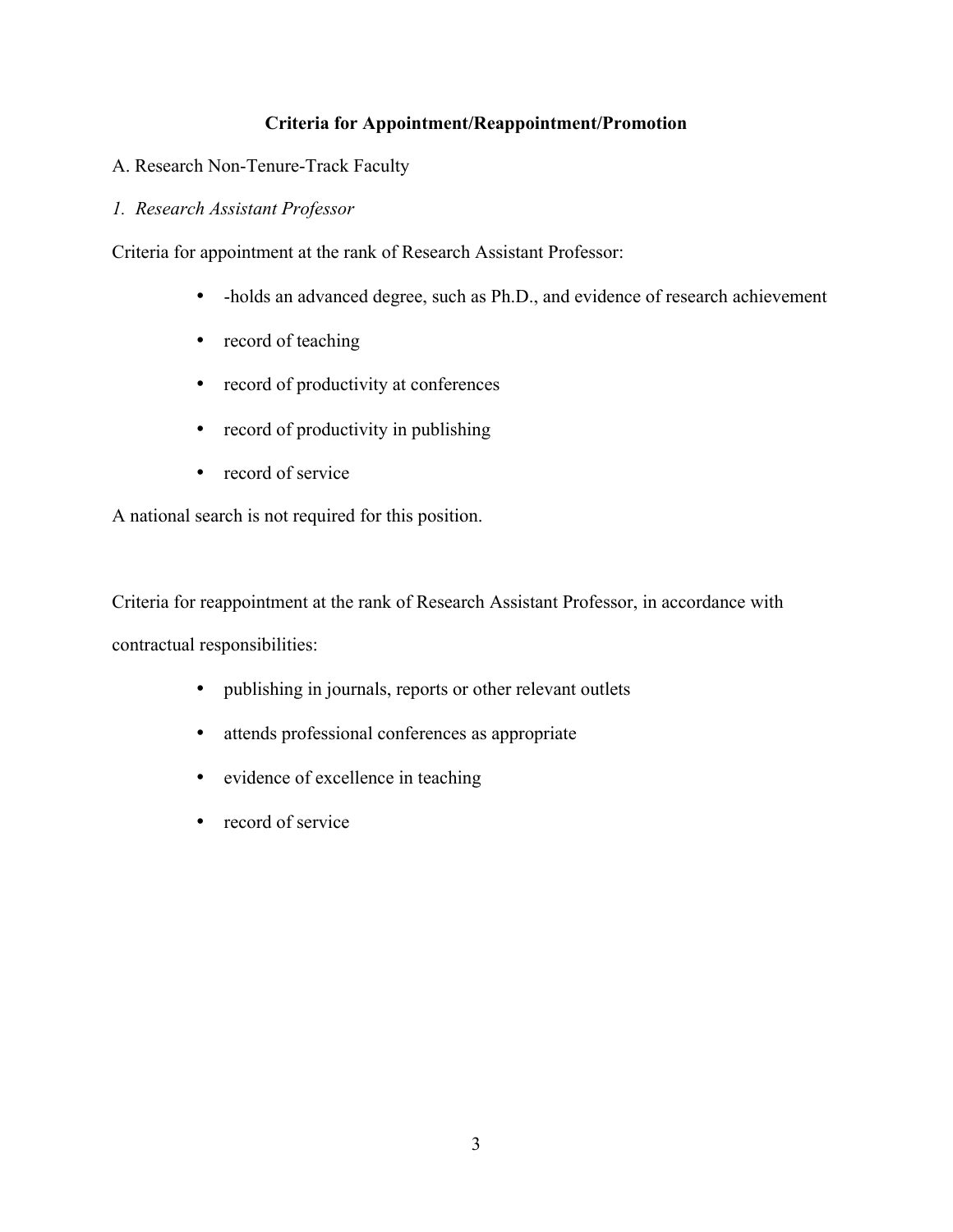# *2. Associate Research Professor*

Criteria for appointment at the rank of Associate Research Professor:

- holds an advanced degree, such as Ph.D., and evidence of research achievement
- record of teaching excellent
- record of continuous productivity at conferences
- record of continuous productivity in publishing
- originating, participating in, and/or directing funded or unfunded research projects
- strong record of service

Depending upon the circumstances, the Dean and the faculty may or may not require a national search for this position.

Criteria for reappointment at the rank of Associate Research Professor, in accordance with contractual responsibilities:

- strong record of publishing in journals, reports or other relevant outlets
- attends professional conferences as appropriate
- evidence of excellence in teaching
- record of service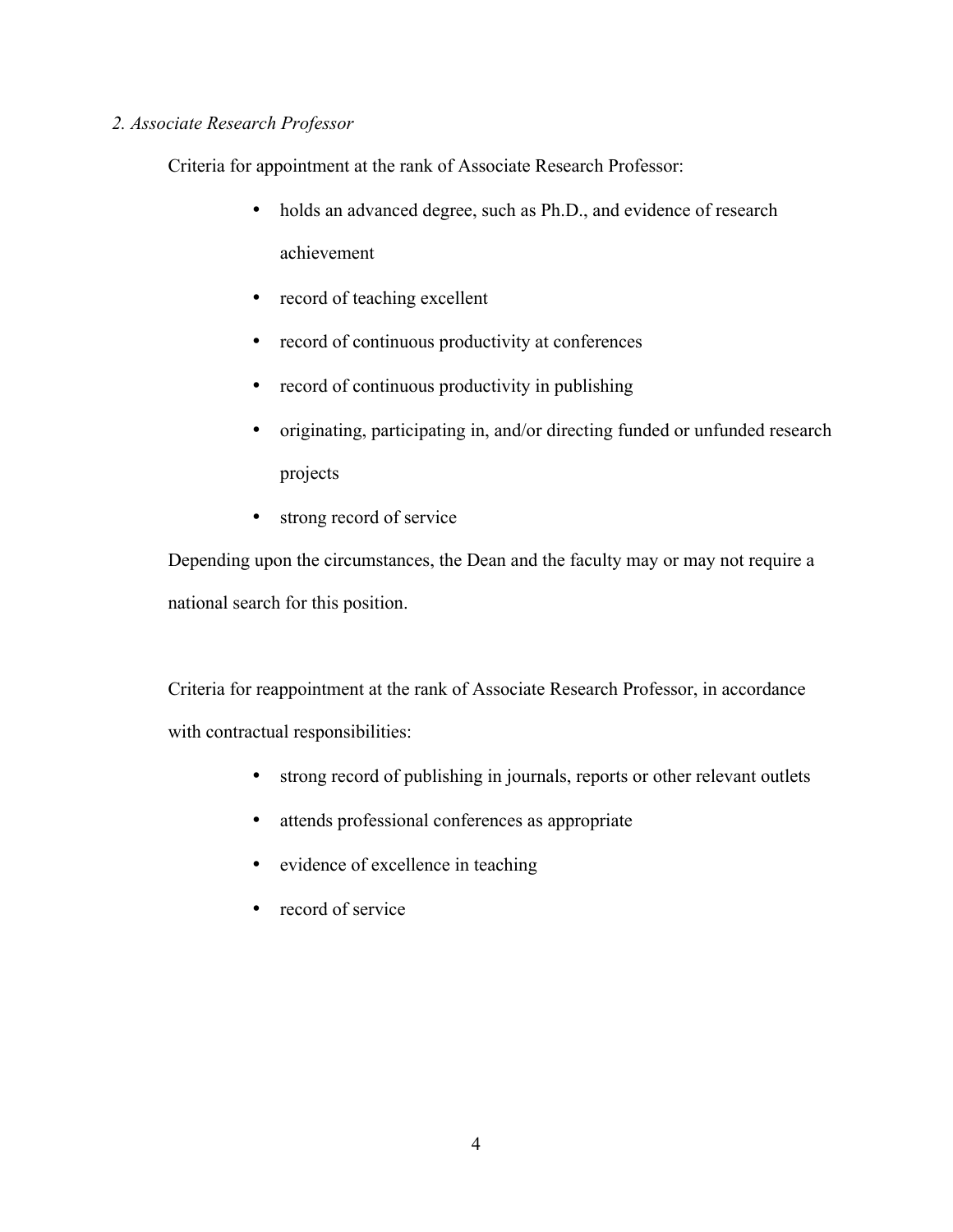### *3. Research Professor*

Criteria for appointment at the rank of Research Professor

- holds an advanced degree, such as Ph.D., and evidence of research achievement
- strong record of teaching excellent
- record of excellence in productivity at conferences
- record of excellence in productivity in publishing
- reputation of excellence in research and scholarship as judged by peers
- originating, participating in, and/or directing funded or unfunded research projects
- strong record of service

Depending upon the circumstances, the Dean and the faculty may or may not require a national search for this position.

Criteria for reappointment at the rank of Research Professor, in accordance with contractual responsibilities:

- strong record of publishing in professional journals or similar outlets
- attends professional conferences as appropriate
- evidence of excellence in teaching
- record of service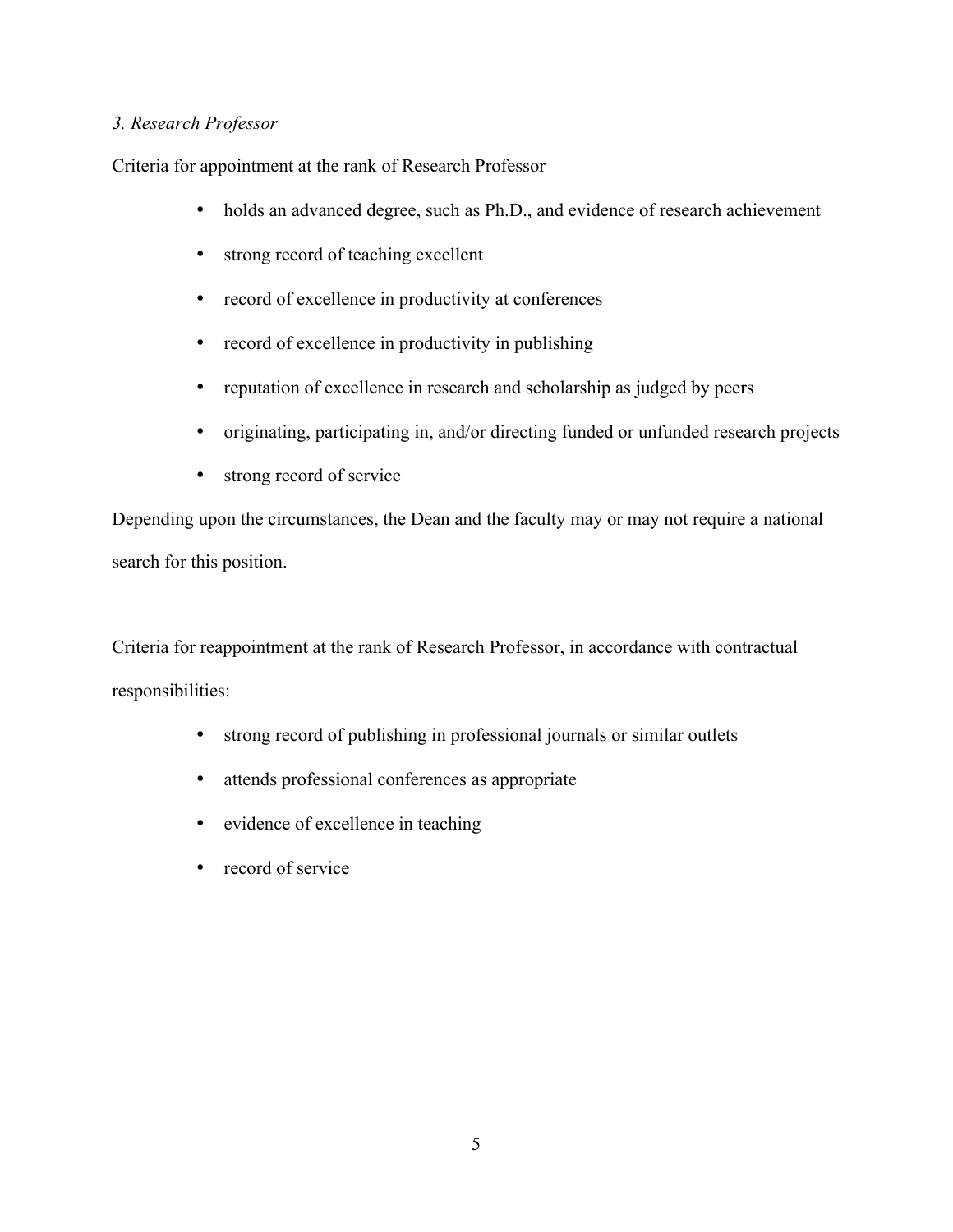# B. Teaching Non-Tenure-Track Faculty

# *1.Teaching Instructor*

Criteria for appointment at the rank of Instructor:

- holds an MPA or equivalent
- demonstrated evidence of ability as a teacher
- experience in field
- option to nominate for reappointment.

Criteria for reappointment at the rank of Teaching Instructor, in accordance with contractual responsibilities:

- evidence of successful teaching
- accessibility to students
- current, up-to-date syllabus
- performance on other academic duties as needed (e.g., service to SPAA)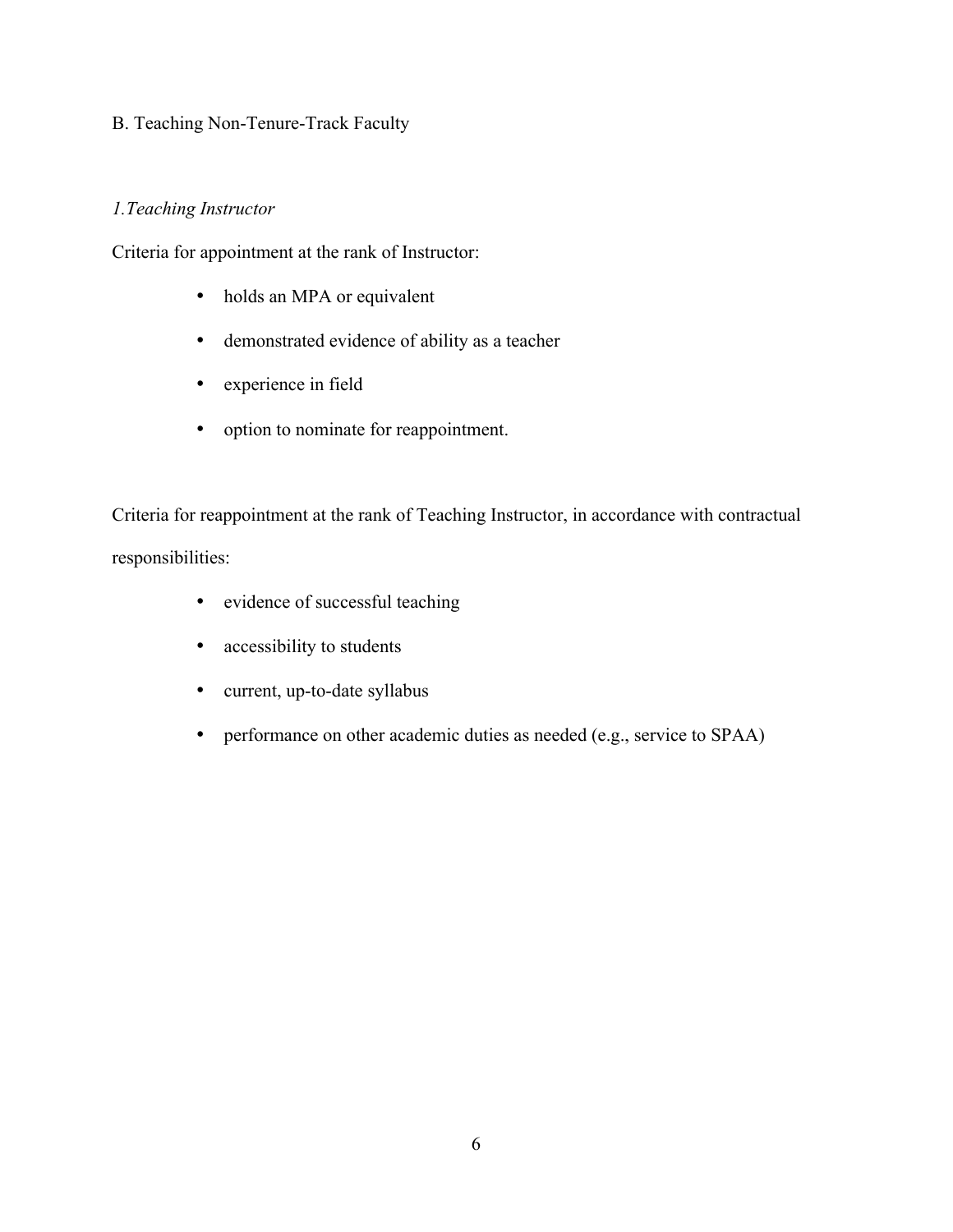# *2. Assistant Teaching Professor*

Criteria for appointment at the rank of Assistant Teaching Professor:

- holds a Ph.D. in public administration or related field
- demonstrated evidence of excellence as a teacher
- moderate level experience in field
- option to nominate for reappointment.

Criteria for reappointment at the rank of Assistant Teaching Professor, in accordance with contractual responsibilities:

- evidence of excellence in teaching
- accessibility to students
- current, up-to-date syllabus
- performance on other academic duties as needed (e.g., service to SPAA)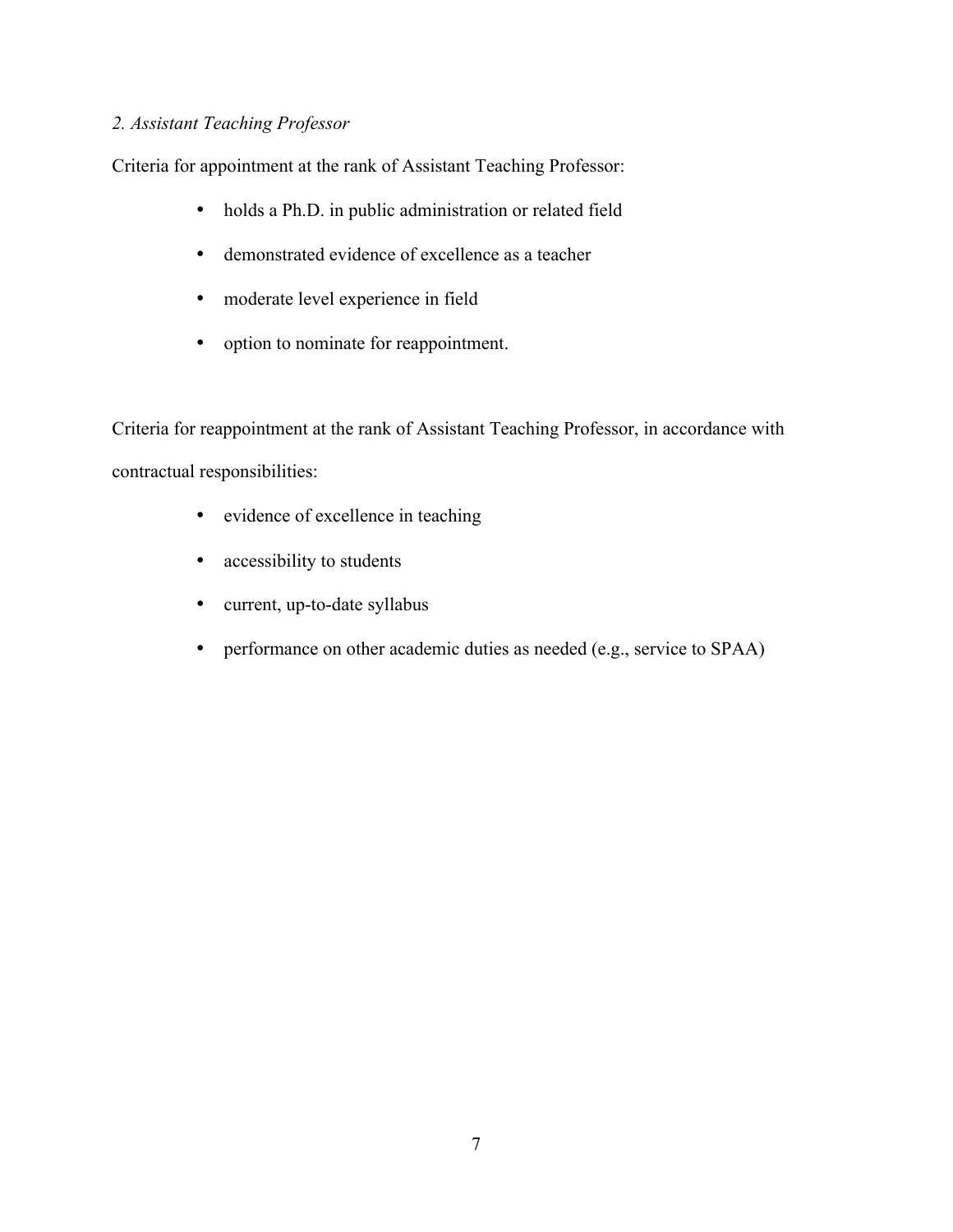### *3. Associate Teaching Professor*

Criteria for appointment at the rank of Associate Teaching Professor:

- holds a Ph.D. in public administration or related field
- demonstrated evidence of excellence as a teacher
- extensive level of experience in field
- option to nominate for reappointment.

Criteria for reappointment at the rank of Associate Teaching Professor, in accordance with contractual responsibilities:

- evidence of excellence in teaching
- accessibility to students
- current, up-to-date syllabus
- performance on other academic duties as needed (e.g., service to SPAA)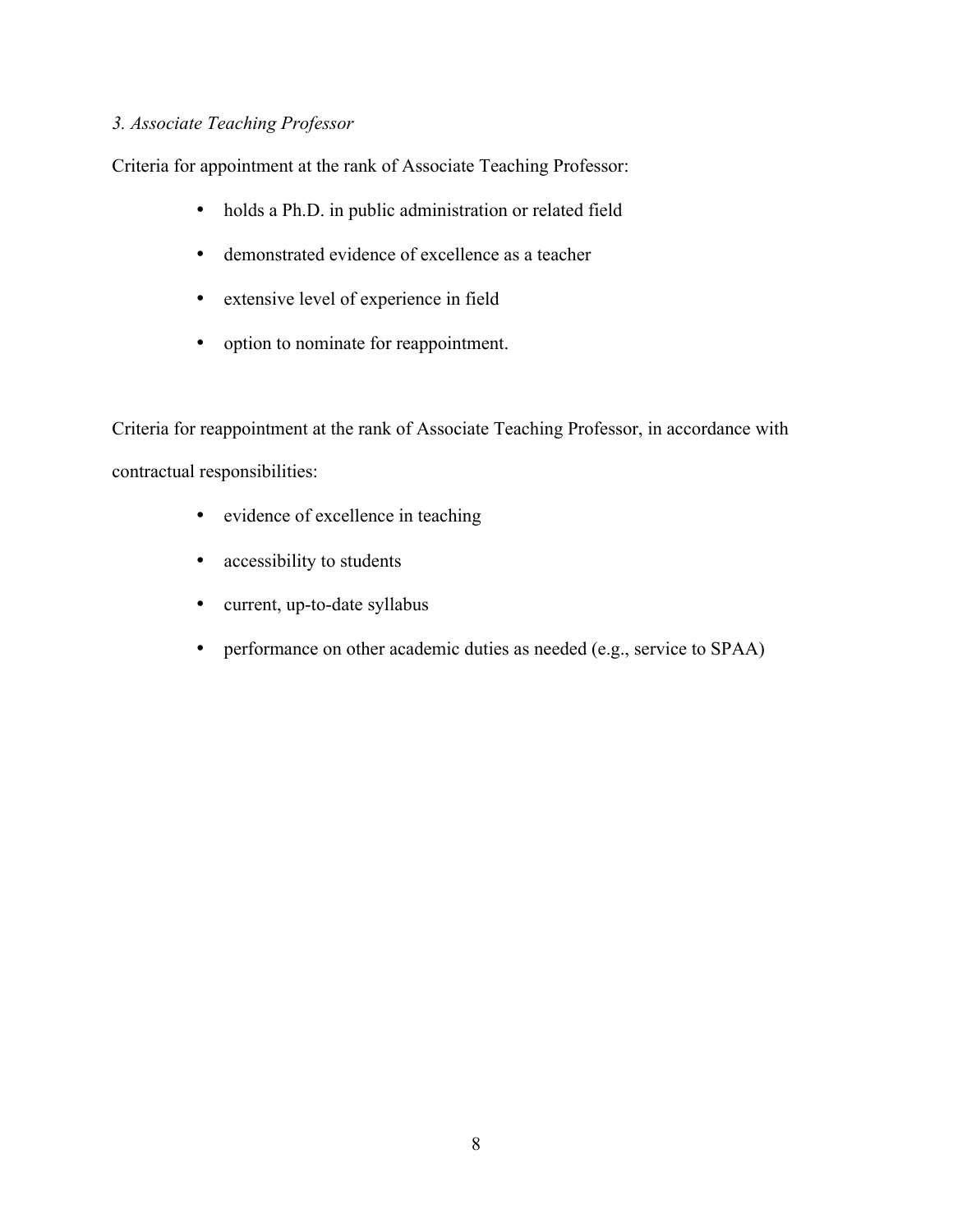# *4. Teaching Professor*

*Criteria for appointment at the rank of Teaching Professor:*

- holds a Ph.D. in public administration or related field
- demonstrated evidence of excellence as a teacher
- distinguished level of experience in field
- option to nominate for reappointment.

*Criteria for reappointment at the rank of Teaching Professor, in accordance with contractual responsibilities:*

- evidence of excellence in teaching
- accessibility to students
- current, up-to-date syllabus
- performance on other academic duties as needed (e.g., service to SPAA)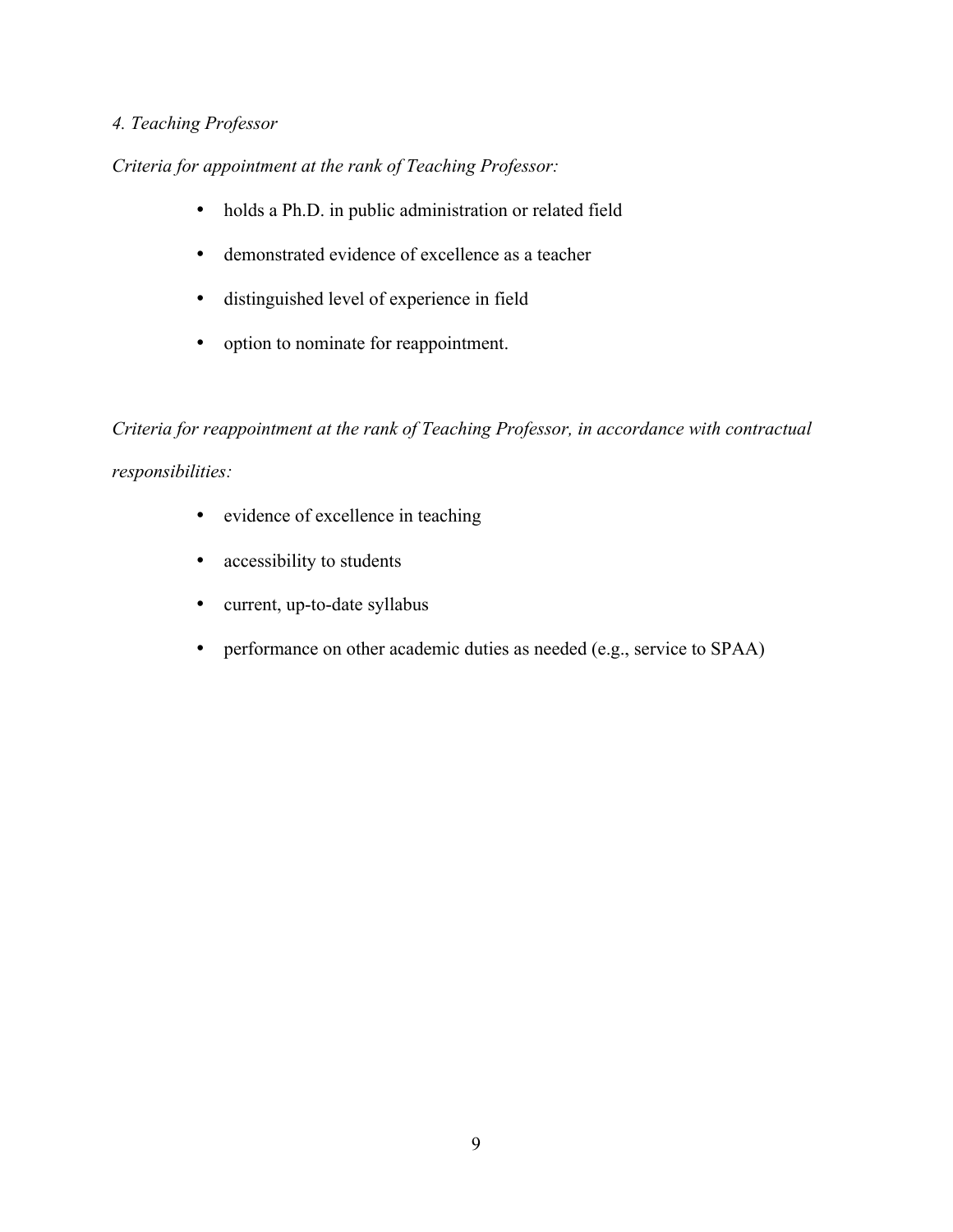# C. Professional Practice Non-Tenure-Track Faculty

# *1. Instructor of Professional Practice*

Criteria for appointment at the rank of Instructor of Professional Practice:

- holds an MPA or equivalent
- demonstrated evidence of ability as a teacher
- moderate level experience in field
- option to nominate for reappointment.

Criteria for reappointment at the rank of Instructor of Professional Practice, in accordance with contractual responsibilities:

- evidence of successful teaching
- accessibility to students
- current, up-to-date syllabus
- engagement with relevant local and national communities
- performance on other academic duties as needed (e.g., service to SPAA)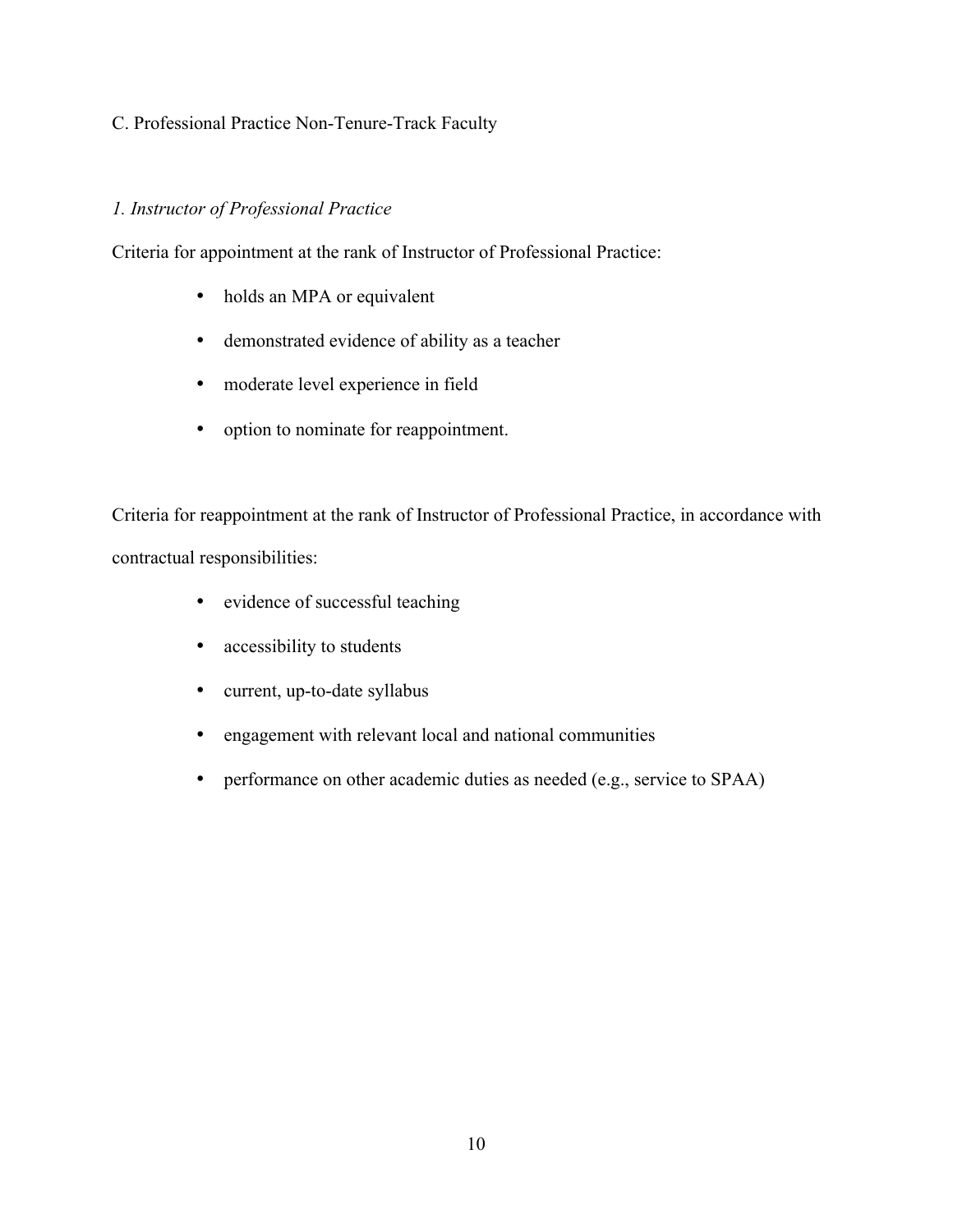# *2. Assistant Professor of Professional Practice*

Criteria for appointment at the rank of Assistant Professor of Professional Practice:

- holds an MPA or equivalent
- demonstrated evidence of excellence as a teacher
- extensive level of experience in field
- option to nominate for reappointment.

Criteria for reappointment at the rank of Assistant Professor of Professional Practice, in accordance with contractual responsibilities:

- evidence of excellence in teaching
- accessibility to students
- current, up-to-date syllabus
- moderate level of engagement with relevant local and national communities
- performance on other academic duties as needed (e.g., service to SPAA)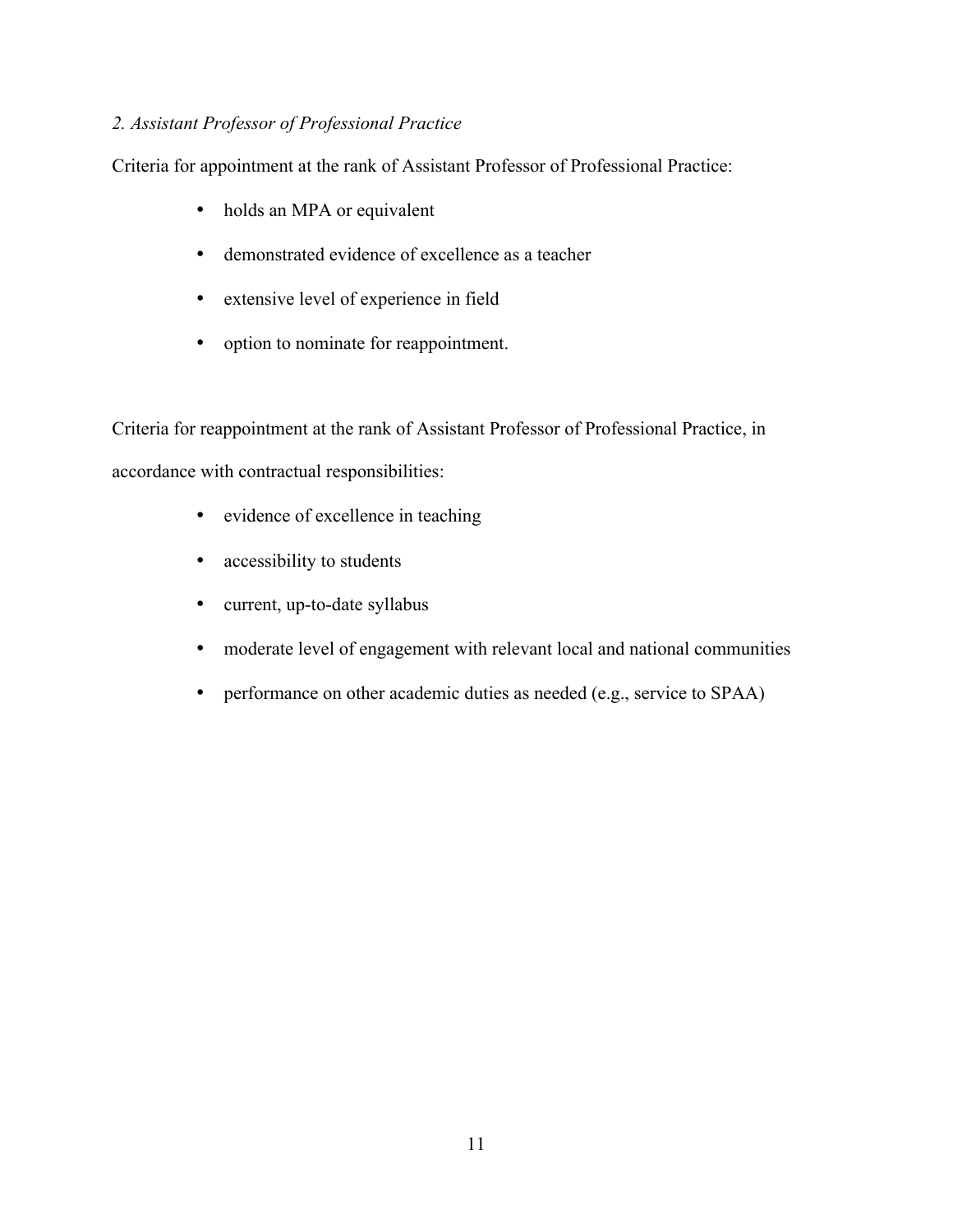# *3. Associate Professor of Professional Practice*

Criteria for appointment at the rank of Associate Professor of Professional Practice:

- holds a Ph.D. in public administration or related field
- demonstrated evidence of excellence as a teacher
- distinguished level of experience in field
- option to nominate for reappointment.

Criteria for reappointment at the rank of Associate Professor of Professional Practice, in accordance with contractual responsibilities:

- evidence of excellence in teaching
- accessibility to students
- current, up-to-date syllabus
- significant level of engagement with relevant local and national communities
- performance on other academic duties as needed (e.g., service to SPAA)